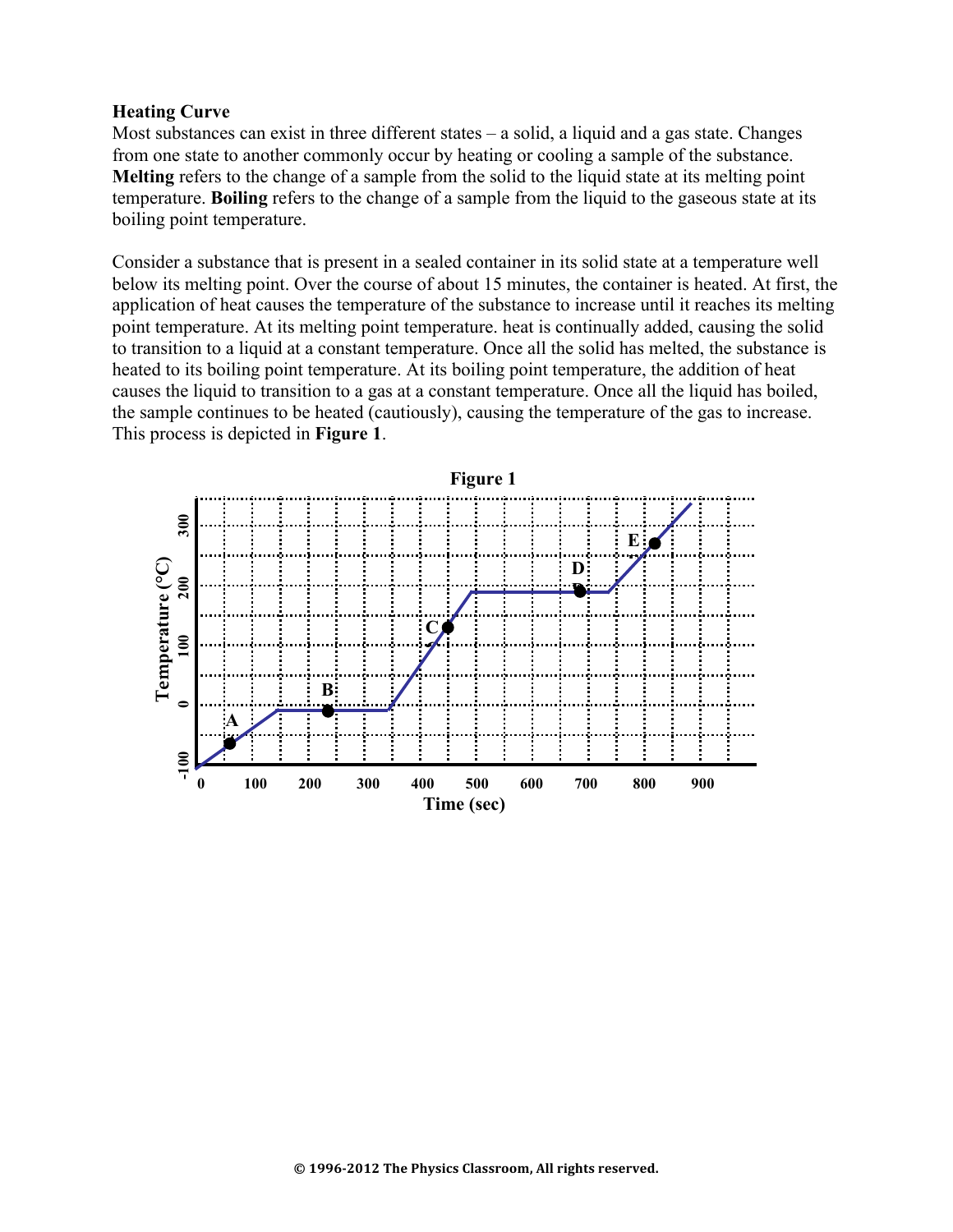$© 1996-2012$  The Physics Classroom, All rights reserved.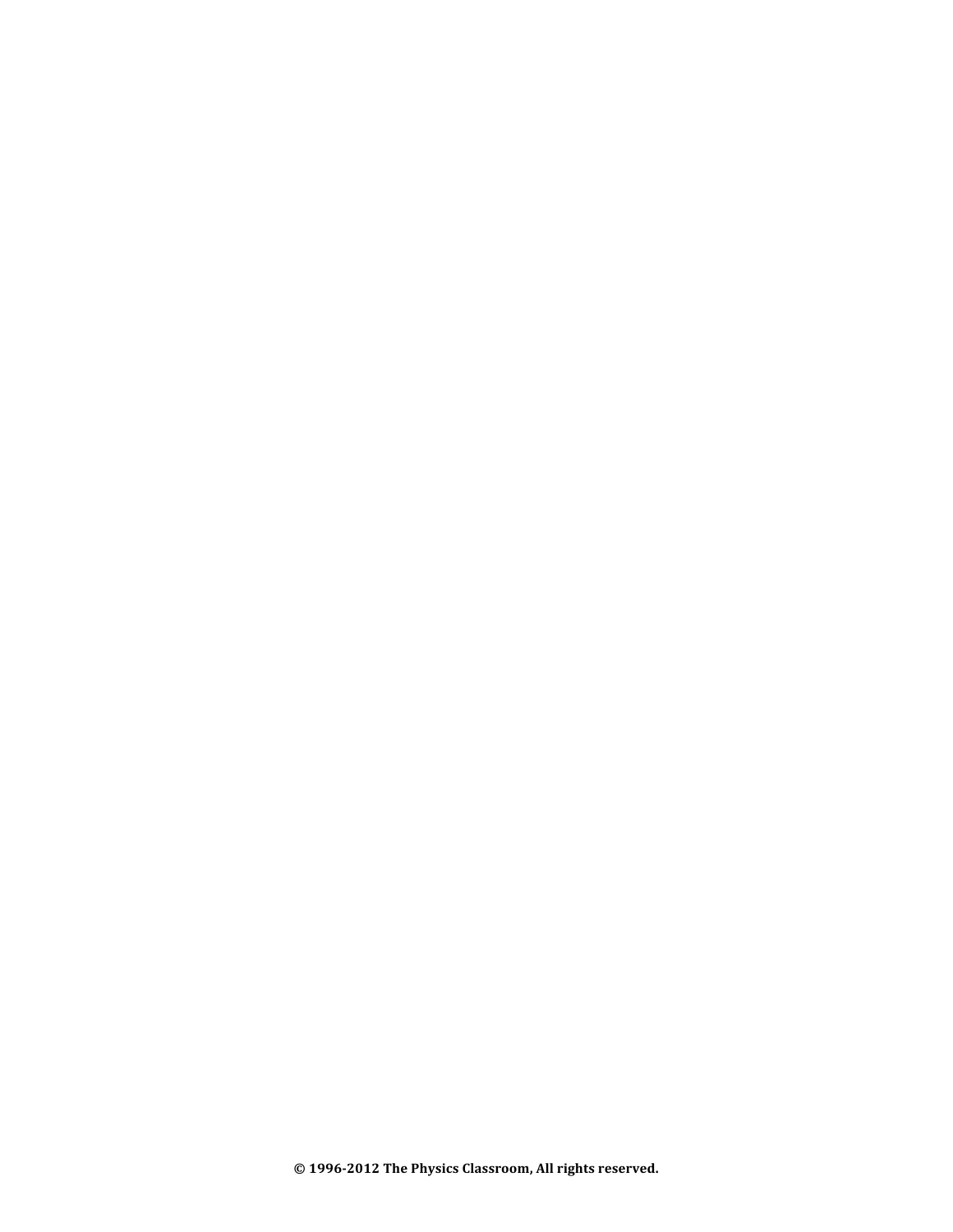## **Questions:**

- 1. According to **Figure 1**, in what state does the sample exist at a time of 100 seconds? a. Solid state only. b. Liquid state only.
	-
- 
- c. Gas state only. d. Both the solid and the liquid state.
- e. Both the liquid and the gas state.
- 2. According to **Figure 1**, in what state does the sample exist at a time of 600 seconds? a. Solid state only. b. Liquid state only.
	- c. Gas state only. d. Both the solid and the liquid state.
	- e. Both the liquid and the gas state.
- 
- 
- 3. According to **Figure 1**, at what temperature does the substance transition between the solid state and the liquid state?
	- a. Approximately  $-65^{\circ}$ C b. Approximately  $-7^{\circ}$ C
	- c. Approximately  $135^{\circ}$ C d. Approximately  $190^{\circ}$ C
- 4. What is the sample of matter in **Figure 1** in the process of doing at a time of 310 seconds? a. It's temperature is increasing.
	- b. It is changing from a solid to a liquid state.
	- c. It is changing from a liquid to a gaseous state.
	- d. More than two of the above are occurring.
- 5. What is the sample of matter in **Figure 1** in the process of doing at a time of 760 seconds? a. It's temperature is increasing.
	- b. It is changing from a solid to a liquid state.
	- c. It is changing from a liquid to a gaseous state.
	- d. More than two of the above are occurring.
- 6. There are five labeled points on the line of the graph in **Figure 1**. What state(s) of matter would be observed in the sample at **point C**?
	- a. Solid state only. b. Liquid state only.
	- c. Gas state only. d. Both the solid and the liquid state.
	- e. Both the liquid and the gas state.
- 7. According to **Figure 1**, what state(s) of matter would be observed in the sample when it is at a temperature of -50°C?
	- a. Solid state only. b. Liquid state only.
	- c. Gas state only. d. Both the solid and the liquid state.
	- e. Both the liquid and the gas state.
- 8. Which one of the following statements are true of the sample of matter described by **Figure 1**?
	- a. As heat is added to the sample, its temperature always increases.
	- b. The solid state would be observed in the sample at both 100 seconds and 200 seconds.
	- c. The solid state would be observed in the sample at both 200 seconds and 400 seconds.
	- d. The sample is in the process of boiling between a temperature of about 0°C and 190°C.